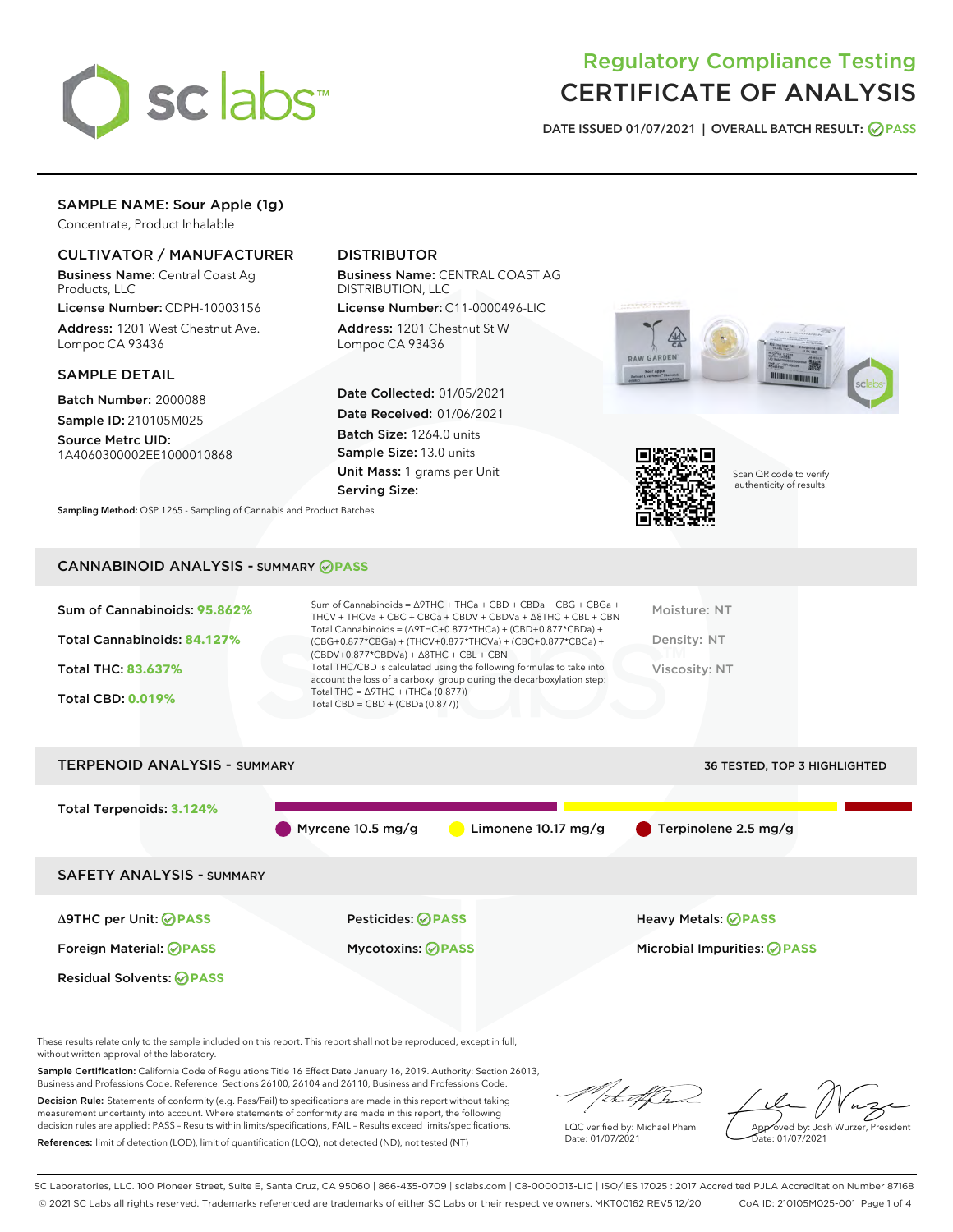# **sclabs**

# Regulatory Compliance Testing CERTIFICATE OF ANALYSIS

SOUR APPLE (1G) | DATE ISSUED 01/07/2021 | OVERALL BATCH RESULT: @ PASS



## CANNABINOID TEST RESULTS - 01/07/2021 2 PASS

Tested by high-performance liquid chromatography with diode-array detection (HPLC-DAD). **Method:** QSP 1157 - Analysis of Cannabinoids by HPLC-DAD

TOTAL CANNABINOIDS: **84.127%** Total Cannabinoids (Total THC) + (Total CBD) + (Total CBG) + (Total THCV) + (Total CBC) + (Total CBDV) + ∆8THC + CBL + CBN

TOTAL THC: **83.637%**

Total THC (∆9THC+0.877\*THCa)

TOTAL CBD: **0.019%** Total CBD (CBD+0.877\*CBDa)

Total CBG (CBG+0.877\*CBGa) TOTAL THCV: 0.317% Total THCV (THCV+0.877\*THCVa)

TOTAL CBG: 0.08%

TOTAL CBC: 0.074% Total CBC (CBC+0.877\*CBCa)

TOTAL CBDV: ND Total CBDV (CBDV+0.877\*CBDVa)

| <b>COMPOUND</b> | LOD/LOQ<br>(mg/g)          | <b>MEASUREMENT</b><br><b>UNCERTAINTY</b><br>(mg/g) | <b>RESULT</b><br>(mg/g) | <b>RESULT</b><br>(%) |
|-----------------|----------------------------|----------------------------------------------------|-------------------------|----------------------|
| <b>THCa</b>     | 0.05/0.14                  | ±24.378                                            | 948.56                  | 94.856               |
| <b>A9THC</b>    | 0.06/0.26                  | ±0.154                                             | 4.48                    | 0.448                |
| <b>THCVa</b>    | 0.07/0.20                  | ±0.173                                             | 3.62                    | 0.362                |
| <b>CBGa</b>     | 0.1/0.2                    | ±0.05                                              | 0.9                     | 0.09                 |
| <b>CBCa</b>     | 0.07/0.28                  | ±0.041                                             | 0.84                    | 0.084                |
| <b>CBDa</b>     | 0.02/0.19                  | ±0.006                                             | 0.22                    | 0.022                |
| A8THC           | 0.1/0.4                    | N/A                                                | <b>ND</b>               | <b>ND</b>            |
| <b>THCV</b>     | 0.1/0.2                    | N/A                                                | <b>ND</b>               | <b>ND</b>            |
| <b>CBD</b>      | 0.07/0.29                  | N/A                                                | <b>ND</b>               | <b>ND</b>            |
| <b>CBDV</b>     | 0.04/0.15                  | N/A                                                | <b>ND</b>               | <b>ND</b>            |
| <b>CBDVa</b>    | 0.03/0.53                  | N/A                                                | <b>ND</b>               | <b>ND</b>            |
| <b>CBG</b>      | 0.06/0.19                  | N/A                                                | <b>ND</b>               | <b>ND</b>            |
| <b>CBL</b>      | 0.06 / 0.24                | N/A                                                | <b>ND</b>               | <b>ND</b>            |
| <b>CBN</b>      | 0.1/0.3                    | N/A                                                | <b>ND</b>               | <b>ND</b>            |
| <b>CBC</b>      | 0.2 / 0.5                  | N/A                                                | <b>ND</b>               | <b>ND</b>            |
|                 | <b>SUM OF CANNABINOIDS</b> |                                                    | 958.62 mg/g             | 95.862%              |

#### **UNIT MASS: 1 grams per Unit**

| ∆9THC per Unit                                                                            | 1100 per-package limit | 4.48 mg/unit<br><b>PASS</b> |  |  |  |
|-------------------------------------------------------------------------------------------|------------------------|-----------------------------|--|--|--|
| <b>Total THC per Unit</b>                                                                 |                        | 836.37 mg/unit              |  |  |  |
| <b>CBD per Unit</b>                                                                       |                        | <b>ND</b>                   |  |  |  |
| <b>Total CBD per Unit</b>                                                                 |                        | $0.19$ mg/unit              |  |  |  |
| Sum of Cannabinoids<br>per Unit                                                           |                        | 958.62 mg/unit              |  |  |  |
| <b>Total Cannabinoids</b><br>per Unit                                                     |                        | 841.27 mg/unit              |  |  |  |
| <b>VISCOSITY TEST RESULT</b><br><b>MOISTURE TEST RESULT</b><br><b>DENSITY TEST RESULT</b> |                        |                             |  |  |  |

Not Tested

Not Tested

Not Tested

#### TERPENOID TEST RESULTS - 01/07/2021

Terpene analysis utilizing gas chromatography-flame ionization detection (GC-FID). Terpenes are the aromatic compounds that endow cannabis with their unique scent and effect. Following are the primary terpenes detected. **Method:** QSP 1192 - Analysis of Terpenoids by GC-FID

| <b>COMPOUND</b>         | LOD/LOQ<br>(mg/g) | <b>MEASUREMENT</b><br><b>UNCERTAINTY</b><br>(mg/g) | <b>RESULT</b><br>(mg/g)                         | <b>RESULT</b><br>$(\%)$ |
|-------------------------|-------------------|----------------------------------------------------|-------------------------------------------------|-------------------------|
| <b>Myrcene</b>          | 0.1 / 0.2         | ±0.85                                              | 10.5                                            | 1.05                    |
| Limonene                | 0.04 / 0.12       | ±0.373                                             | 10.17                                           | 1.017                   |
| Terpinolene             | 0.04 / 0.1        | ±0.17                                              | 2.5                                             | 0.25                    |
| $\beta$ Caryophyllene   | 0.04 / 0.11       | ±0.094                                             | 1.98                                            | 0.198                   |
| $\beta$ Pinene          | 0.1 / 0.2         | ±0.11                                              | 1.5                                             | 0.15                    |
| Ocimene                 | 0.05 / 0.1        | ±0.15                                              | 1.3                                             | 0.13                    |
| $\alpha$ Pinene         | 0.04 / 0.13       | ±0.073                                             | 1.12                                            | 0.112                   |
| Linalool                | 0.04 / 0.1        | ±0.04                                              | 0.7                                             | 0.07                    |
| $\alpha$ Humulene       | 0.03 / 0.08       | ±0.017                                             | 0.52                                            | 0.052                   |
| Fenchol                 | 0.1 / 0.2         | ±0.02                                              | 0.4                                             | 0.04                    |
| Terpineol               | 0.03 / 0.1        | ±0.03                                              | 0.3                                             | 0.03                    |
| Valencene               | 0.02 / 0.06       | ±0.005                                             | 0.25                                            | 0.025                   |
| Camphene                | 0.1 / 0.2         | N/A                                                | <loq< td=""><td><loq< td=""></loq<></td></loq<> | <loq< td=""></loq<>     |
| Nerolidol               | 0.03 / 0.09       | N/A                                                | <loq< td=""><td><loq< td=""></loq<></td></loq<> | <loq< td=""></loq<>     |
| Guaiol                  | 0.04 / 0.13       | N/A                                                | 100                                             | <loq< td=""></loq<>     |
| $\alpha$ Bisabolol      | 0.1 / 0.2         | N/A                                                | <loq< td=""><td><loq< td=""></loq<></td></loq<> | <loq< td=""></loq<>     |
| Sabinene                | 0.1/0.2           | N/A                                                | <b>ND</b>                                       | <b>ND</b>               |
| $\alpha$ Phellandrene   | 0.1 / 0.2         | N/A                                                | ND                                              | <b>ND</b>               |
| 3 Carene                | 0.1 / 0.2         | N/A                                                | <b>ND</b>                                       | <b>ND</b>               |
| $\alpha$ Terpinene      | 0.1 / 0.2         | N/A                                                | <b>ND</b>                                       | <b>ND</b>               |
| Eucalyptol              | 0.1 / 0.2         | N/A                                                | ND                                              | <b>ND</b>               |
| $\gamma$ Terpinene      | 0.1 / 0.2         | N/A                                                | <b>ND</b>                                       | <b>ND</b>               |
| Sabinene Hydrate        | 0.1 / 0.2         | N/A                                                | <b>ND</b>                                       | <b>ND</b>               |
| Fenchone                | 0.1 / 0.2         | N/A                                                | ND                                              | <b>ND</b>               |
| (-)-Isopulegol          | 0.03 / 0.08       | N/A                                                | <b>ND</b>                                       | <b>ND</b>               |
| Camphor                 | 0.1 / 0.3         | N/A                                                | ND                                              | <b>ND</b>               |
| Isoborneol              | 0.1 / 0.2         | N/A                                                | ND                                              | <b>ND</b>               |
| <b>Borneol</b>          | 0.1 / 0.3         | N/A                                                | <b>ND</b>                                       | <b>ND</b>               |
| Menthol                 | 0.04 / 0.1        | N/A                                                | <b>ND</b>                                       | <b>ND</b>               |
| Nerol                   | 0.05 / 0.1        | N/A                                                | <b>ND</b>                                       | <b>ND</b>               |
| R-(+)-Pulegone          | 0.04 / 0.1        | N/A                                                | ND                                              | ND                      |
| Geraniol                | 0.04 / 0.11       | N/A                                                | ND                                              | ND                      |
| <b>Geranyl Acetate</b>  | 0.03 / 0.10       | N/A                                                | ND                                              | ND                      |
| $\alpha$ Cedrene        | 0.03 / 0.10       | N/A                                                | ND                                              | ND                      |
| Caryophyllene<br>Oxide  | 0.1 / 0.2         | N/A                                                | ND                                              | ND                      |
| Cedrol                  | 0.1 / 0.2         | N/A                                                | <b>ND</b>                                       | ND                      |
| <b>TOTAL TERPENOIDS</b> |                   |                                                    | 31.24 mg/g                                      | 3.124%                  |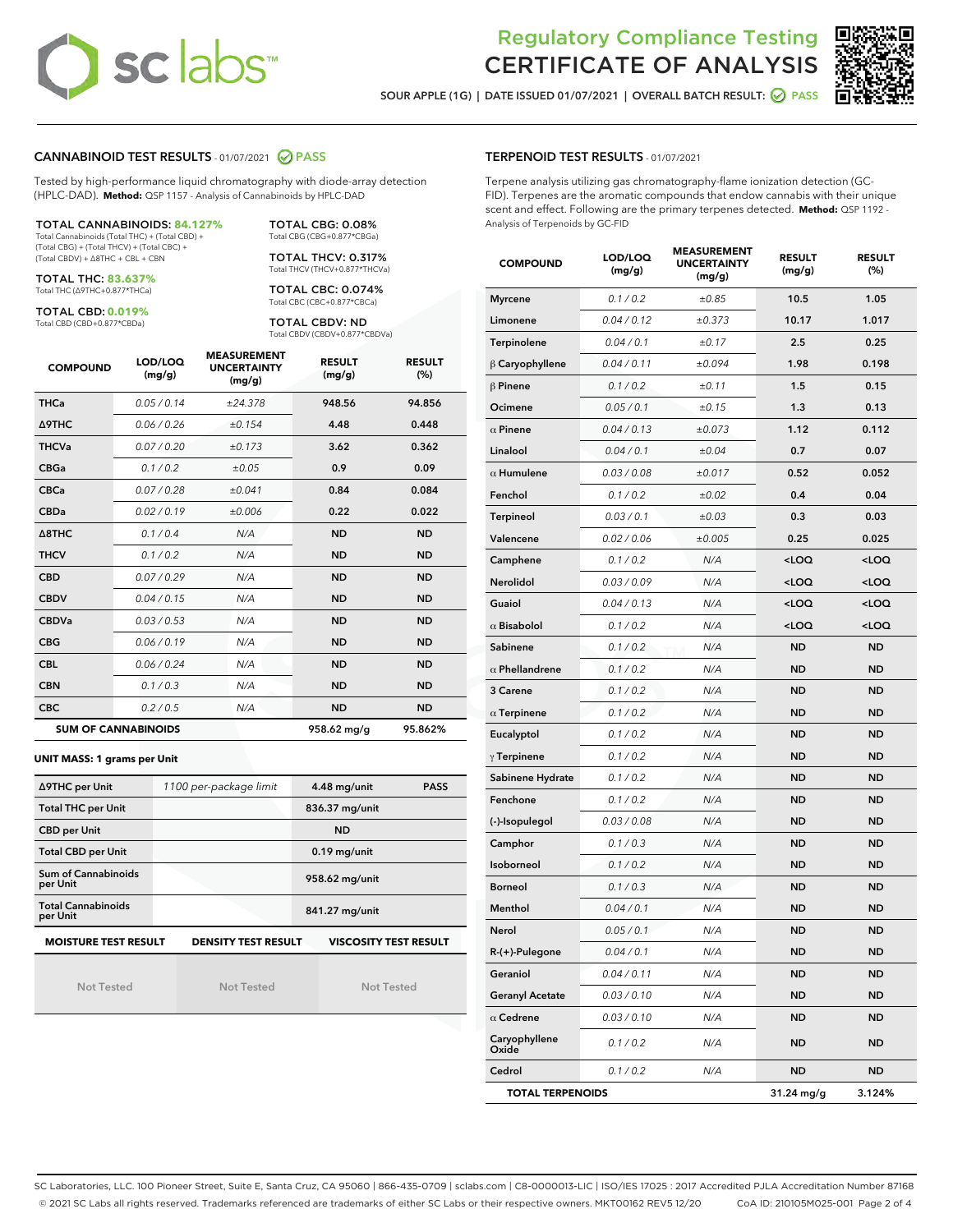# **sc** labs™

# Regulatory Compliance Testing CERTIFICATE OF ANALYSIS



SOUR APPLE (1G) | DATE ISSUED 01/07/2021 | OVERALL BATCH RESULT: 0 PASS

## CATEGORY 1 PESTICIDE TEST RESULTS - 01/07/2021 @ PASS

Pesticide and plant growth regulator analysis utilizing high-performance liquid chromatography-mass spectrometry (HPLC-MS) or gas chromatography-mass spectrometry (GC-MS). \*GC-MS utilized where indicated. **Method:** QSP 1212 - Analysis of Pesticides and Mycotoxins by LC-MS or QSP 1213 - Analysis of Pesticides by GC-MS

| <b>COMPOUND</b>             | LOD/LOQ<br>$(\mu g/g)$ | <b>ACTION</b><br><b>LIMIT</b><br>$(\mu g/g)$ | <b>MEASUREMENT</b><br><b>UNCERTAINTY</b><br>$(\mu g/g)$ | <b>RESULT</b><br>$(\mu g/g)$ | <b>RESULT</b> |
|-----------------------------|------------------------|----------------------------------------------|---------------------------------------------------------|------------------------------|---------------|
| Aldicarb                    | 0.03/0.09              | $\ge$ LOD                                    | N/A                                                     | <b>ND</b>                    | <b>PASS</b>   |
| Carbofuran                  | 0.01 / 0.04            | ≥ LOD                                        | N/A                                                     | <b>ND</b>                    | <b>PASS</b>   |
| Chlordane*                  | 0.03 / 0.08            | ≥ LOD                                        | N/A                                                     | <b>ND</b>                    | <b>PASS</b>   |
| Chlorfenapyr*               | 0.03/0.10              | $>$ LOD                                      | N/A                                                     | <b>ND</b>                    | <b>PASS</b>   |
| Chlorpyrifos                | 0.02 / 0.06            | $\geq$ LOD                                   | N/A                                                     | <b>ND</b>                    | <b>PASS</b>   |
| Coumaphos                   | 0.02 / 0.06            | $\ge$ LOD                                    | N/A                                                     | <b>ND</b>                    | <b>PASS</b>   |
| Daminozide                  | 0.03/0.10              | $\geq$ LOD                                   | N/A                                                     | <b>ND</b>                    | <b>PASS</b>   |
| <b>DDVP</b><br>(Dichlorvos) | 0.02 / 0.07            | $\geq$ LOD                                   | N/A                                                     | <b>ND</b>                    | <b>PASS</b>   |
| <b>Dimethoate</b>           | 0.02 / 0.07            | $\geq$ LOD                                   | N/A                                                     | <b>ND</b>                    | <b>PASS</b>   |
| Ethoprop(hos)               | 0.03 / 0.08            | $\ge$ LOD                                    | N/A                                                     | <b>ND</b>                    | <b>PASS</b>   |
| Etofenprox                  | 0.02 / 0.05            | $>$ LOD                                      | N/A                                                     | <b>ND</b>                    | <b>PASS</b>   |
| Fenoxycarb                  | 0.02 / 0.06            | $\geq$ LOD                                   | N/A                                                     | <b>ND</b>                    | <b>PASS</b>   |
| Fipronil                    | 0.02 / 0.06            | $>$ LOD                                      | N/A                                                     | <b>ND</b>                    | <b>PASS</b>   |
| Imazalil                    | 0.02 / 0.06            | $\geq$ LOD                                   | N/A                                                     | <b>ND</b>                    | <b>PASS</b>   |
| Methiocarb                  | 0.02 / 0.06            | ≥ LOD                                        | N/A                                                     | <b>ND</b>                    | <b>PASS</b>   |
| Methyl<br>parathion         | 0.03/0.10              | $\geq$ LOD                                   | N/A                                                     | <b>ND</b>                    | <b>PASS</b>   |
| <b>Mevinphos</b>            | 0.03/0.09              | $\geq$ LOD                                   | N/A                                                     | <b>ND</b>                    | <b>PASS</b>   |
| Paclobutrazol               | 0.02 / 0.05            | $\geq$ LOD                                   | N/A                                                     | <b>ND</b>                    | <b>PASS</b>   |
| Propoxur                    | 0.02 / 0.06            | ≥ LOD                                        | N/A                                                     | <b>ND</b>                    | <b>PASS</b>   |
| Spiroxamine                 | 0.02 / 0.05            | $\geq$ LOD                                   | N/A                                                     | <b>ND</b>                    | <b>PASS</b>   |
| <b>Thiacloprid</b>          | 0.03 / 0.07            | $\ge$ LOD                                    | N/A                                                     | <b>ND</b>                    | <b>PASS</b>   |

## CATEGORY 2 PESTICIDE TEST RESULTS - 01/07/2021 @ PASS

| <b>COMPOUND</b>   | LOD/LOQ<br>$(\mu g/g)$ | <b>ACTION</b><br>LIMIT<br>$(\mu g/g)$ | <b>MEASUREMENT</b><br><b>UNCERTAINTY</b><br>$(\mu g/g)$ | <b>RESULT</b><br>$(\mu g/g)$ | <b>RESULT</b> |
|-------------------|------------------------|---------------------------------------|---------------------------------------------------------|------------------------------|---------------|
| Abamectin         | 0.03/0.10              | 0.1                                   | N/A                                                     | <b>ND</b>                    | <b>PASS</b>   |
| Acephate          | 0.01/0.04              | 0.1                                   | N/A                                                     | <b>ND</b>                    | <b>PASS</b>   |
| Acequinocyl       | 0.02/0.05              | 0.1                                   | N/A                                                     | <b>ND</b>                    | <b>PASS</b>   |
| Acetamiprid       | 0.02/0.05              | 0.1                                   | N/A                                                     | <b>ND</b>                    | <b>PASS</b>   |
| Azoxystrobin      | 0.01/0.04              | 0.1                                   | N/A                                                     | <b>ND</b>                    | <b>PASS</b>   |
| <b>Bifenazate</b> | 0.01/0.02              | 0.1                                   | N/A                                                     | <b>ND</b>                    | <b>PASS</b>   |
| <b>Bifenthrin</b> | 0.01/0.02              | 3                                     | N/A                                                     | <b>ND</b>                    | <b>PASS</b>   |
| <b>Boscalid</b>   | 0.02/0.06              | 0.1                                   | N/A                                                     | <b>ND</b>                    | <b>PASS</b>   |
|                   |                        |                                       |                                                         |                              |               |

| <b>CATEGORY 2 PESTICIDE TEST RESULTS</b> - 01/07/2021 continued |
|-----------------------------------------------------------------|
|                                                                 |

| <b>COMPOUND</b>               | LOD/LOQ<br>$(\mu g/g)$ | <b>ACTION</b><br><b>LIMIT</b><br>$(\mu g/g)$ | <b>MEASUREMENT</b><br><b>UNCERTAINTY</b><br>(µg/g) | <b>RESULT</b><br>(µg/g) | <b>RESULT</b> |
|-------------------------------|------------------------|----------------------------------------------|----------------------------------------------------|-------------------------|---------------|
| Captan                        | 0.2 / 0.5              | 0.7                                          | N/A                                                | <b>ND</b>               | <b>PASS</b>   |
| Carbaryl                      | 0.01 / 0.02            | 0.5                                          | N/A                                                | ND                      | <b>PASS</b>   |
| Chlorantranilip-<br>role      | 0.01 / 0.03            | 10                                           | N/A                                                | ND                      | <b>PASS</b>   |
| Clofentezine                  | 0.02 / 0.06            | 0.1                                          | N/A                                                | ND                      | <b>PASS</b>   |
| Cyfluthrin                    | 0.1/0.4                | $\overline{2}$                               | N/A                                                | ND                      | <b>PASS</b>   |
| Cypermethrin                  | 0.1 / 0.3              | 1                                            | N/A                                                | ND                      | <b>PASS</b>   |
| <b>Diazinon</b>               | 0.01 / 0.04            | 0.1                                          | N/A                                                | ND                      | PASS          |
| Dimethomorph                  | 0.01 / 0.03            | 2                                            | N/A                                                | ND                      | <b>PASS</b>   |
| Etoxazole                     | 0.010 / 0.028          | 0.1                                          | N/A                                                | ND                      | <b>PASS</b>   |
| Fenhexamid                    | 0.02 / 0.1             | 0.1                                          | N/A                                                | ND                      | <b>PASS</b>   |
| Fenpyroximate                 | 0.03 / 0.08            | 0.1                                          | N/A                                                | ND                      | <b>PASS</b>   |
| Flonicamid                    | 0.01 / 0.04            | 0.1                                          | N/A                                                | ND                      | <b>PASS</b>   |
| Fludioxonil                   | 0.03/0.08              | 0.1                                          | N/A                                                | ND                      | PASS          |
| Hexythiazox                   | 0.01 / 0.04            | 0.1                                          | N/A                                                | ND                      | <b>PASS</b>   |
| Imidacloprid                  | 0.01 / 0.04            | 5                                            | N/A                                                | ND                      | <b>PASS</b>   |
| Kresoxim-methyl               | 0.02 / 0.07            | 0.1                                          | N/A                                                | ND                      | <b>PASS</b>   |
| <b>Malathion</b>              | 0.02 / 0.05            | 0.5                                          | N/A                                                | ND                      | <b>PASS</b>   |
| Metalaxyl                     | 0.02 / 0.06            | 2                                            | N/A                                                | ND                      | <b>PASS</b>   |
| Methomyl                      | 0.03 / 0.1             | 1                                            | N/A                                                | ND                      | PASS          |
| Myclobutanil                  | 0.03 / 0.1             | 0.1                                          | N/A                                                | ND                      | <b>PASS</b>   |
| Naled                         | 0.03 / 0.1             | 0.1                                          | N/A                                                | ND                      | <b>PASS</b>   |
| Oxamyl                        | 0.02 / 0.06            | 0.5                                          | N/A                                                | ND                      | PASS          |
| Pentachloronitro-<br>benzene* | 0.03 / 0.09            | 0.1                                          | N/A                                                | ND                      | <b>PASS</b>   |
| Permethrin                    | 0.03 / 0.09            | 0.5                                          | N/A                                                | ND                      | <b>PASS</b>   |
| Phosmet                       | 0.03 / 0.10            | 0.1                                          | N/A                                                | ND                      | <b>PASS</b>   |
| Piperonylbu-<br>toxide        | 0.003 / 0.009          | 3                                            | N/A                                                | ND                      | <b>PASS</b>   |
| Prallethrin                   | 0.03 / 0.08            | 0.1                                          | N/A                                                | ND                      | <b>PASS</b>   |
| Propiconazole                 | 0.01 / 0.03            | 0.1                                          | N/A                                                | ND                      | <b>PASS</b>   |
| Pyrethrins                    | 0.03 / 0.08            | 0.5                                          | N/A                                                | ND                      | PASS          |
| Pyridaben                     | 0.006 / 0.019          | 0.1                                          | N/A                                                | ND                      | <b>PASS</b>   |
| Spinetoram                    | 0.02 / 0.07            | 0.1                                          | N/A                                                | ND                      | <b>PASS</b>   |
| Spinosad                      | 0.02 / 0.06            | 0.1                                          | N/A                                                | ND                      | <b>PASS</b>   |
| Spiromesifen                  | 0.02 / 0.05            | 0.1                                          | N/A                                                | ND                      | <b>PASS</b>   |
| Spirotetramat                 | 0.01 / 0.02            | 0.1                                          | N/A                                                | ND                      | <b>PASS</b>   |
| Tebuconazole                  | 0.02 / 0.07            | 0.1                                          | N/A                                                | ND                      | <b>PASS</b>   |
| Thiamethoxam                  | 0.03 / 0.08            | 5                                            | N/A                                                | ND                      | <b>PASS</b>   |
| Trifloxystrobin               | 0.01 / 0.03            | 0.1                                          | N/A                                                | ND                      | <b>PASS</b>   |